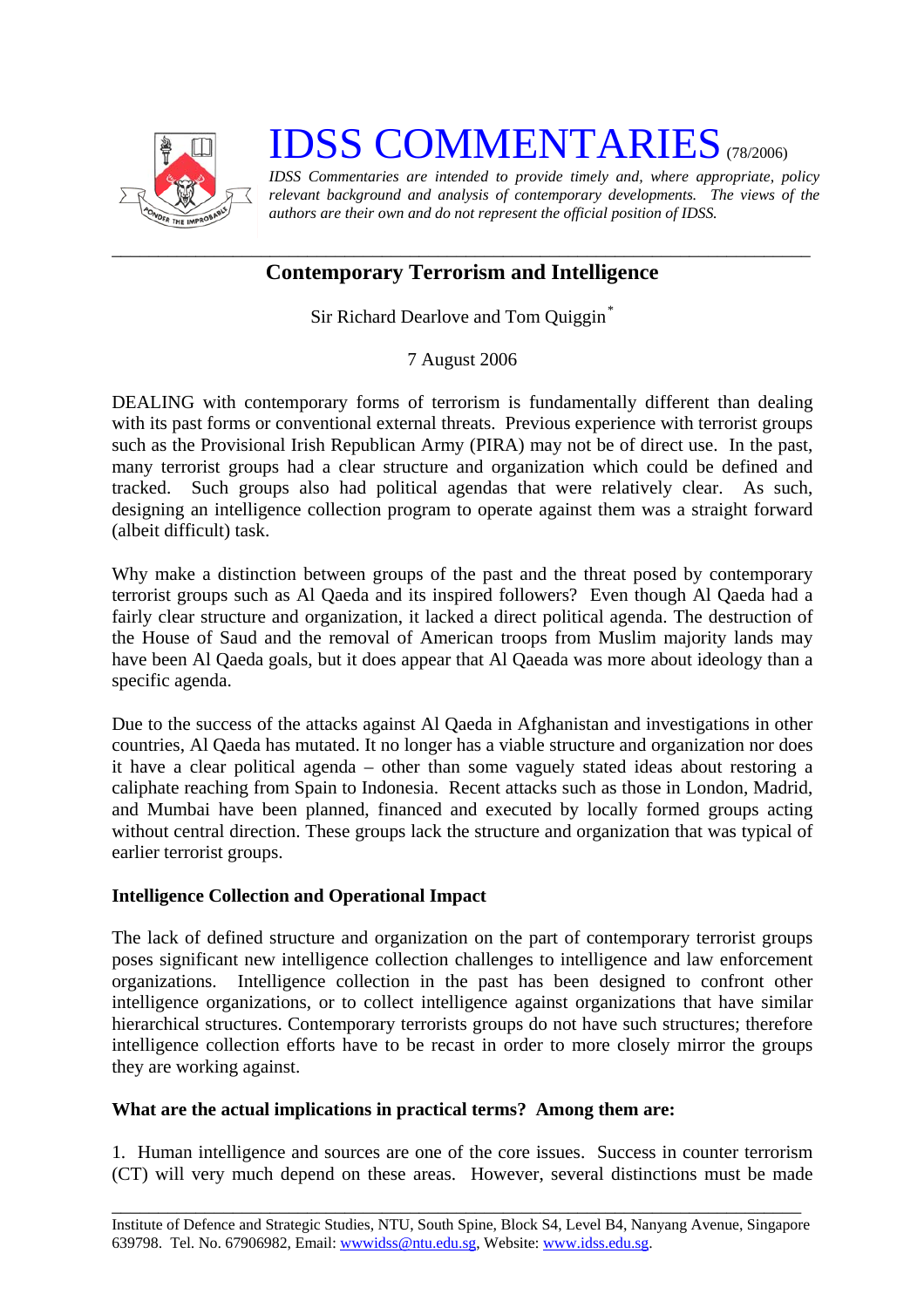between sources now in CT and sources in intelligence during the Cold War and the 1990s. In the past, a well placed source in a terrorist organization could be useful for years – some were used for ten years or more. Now, the nature of the terrorist threat means that an agent or source will frequently be of use for the time period related to the planning of one attack only. Therefore, despite all the time spent developing a source, the payoff period might be quite short. The recruitment effort has to be continuous and dynamic and expectations about payoffs have to be managed.

2. Integration of intelligence and operational information must occur as soon as possible and at the lowest levels which are closest to the "front lines". Centralization and central bureaucracies impede operational effectiveness, especially in the areas of timeliness and their ability to discern the relative importance of the "fine grains" of intelligence data. Front line intelligence personnel and investigators, together with mid-level front line managers are in the best position to assess the potential impact, validity and required responses. They need to be gathered together in small groups that can work laterally and not in large central bureaucracies. The environment in which this is done needs to be one that is creative rather than one formulated by a centralized bureaucracy. Mid-level managers need to have the skills and the power to create such environments.

3. Tracking jihadist and other such terrorist groups today is difficult due to their lack of structure and the short term existence of each of the self-emerging sub-groups. Anything that can be done to rapidly develop a "picture" of their structure is valuable. Some excellent examples of improving this situation have occurred when mid-level managers and front line personnel have created their own new relationships and methods to adapt. Rather than impinge on these efforts, senior leaders and policy makers must be able to assess the validity of the new methods and then "capture" them and ensure they are used as widely as possible where applicable. At the same, mid-level managers must be encouraged to develop working environments where creativity is encouraged and where new lateral relationships with relevant partners are developed.

4. The distinction between what constitutes domestic intelligence and foreign intelligence is increasingly blurred to the point where the boundaries themselves are almost irrelevant from a collection and operational point of view. For transnational terrorists such as the jihadists, international borders are irrelevant and do not affect their political or operational views. As such, the intelligence collection and analysis efforts against them need to be able to work in the same manner.

5. Counter terrorism operations have seen some successes at the tactical and operational level. The weakest point in the counter terrorism equation, however, is most likely at the strategic level. Governments and intelligence agencies must be willing to create and work with think tanks or to develop their own internal capabilities to understand the problems at the strategic level.

6. Open source intelligence is particularly well suited to national security operations in general and to transnational terrorism. It functions well in non-traditional problem areas where classified methods do not offer broad coverage. It also allows for a greater sharing when dealing with politicians, foreign partners and with agencies that lack clearances. OSINT is low cost as the private sector has already developed and paid for the infrastructure needed to support it and it relies exclusively on information gained through legal and ethical means. It can therefore be used in court proceedings, quasi-judicial hearings or other public